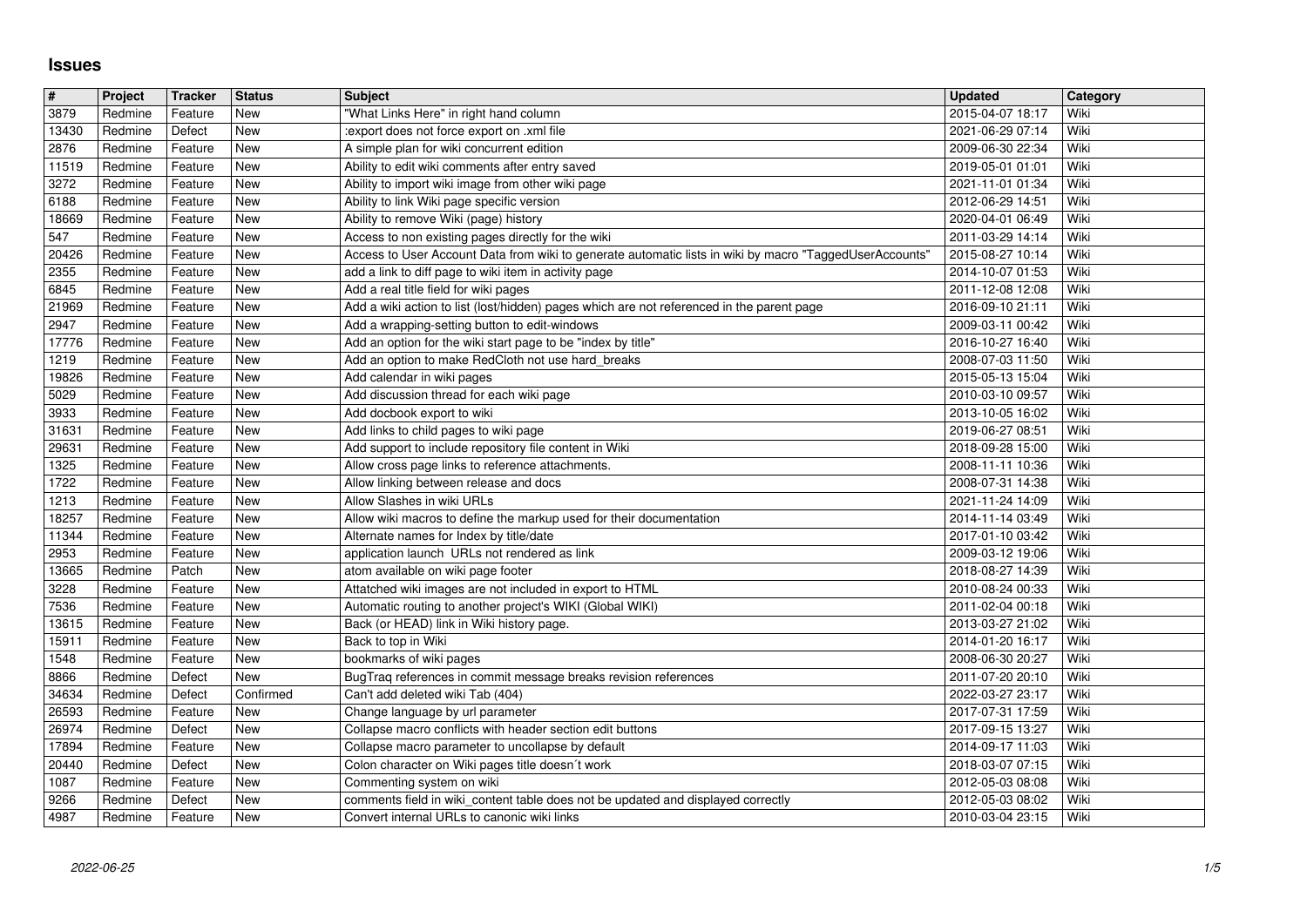| $\overline{\mathbf{H}}$<br>1330 | Project<br>Redmine | Tracker<br>Feature | <b>Status</b><br>New | <b>Subject</b><br>Copy a Wiki Page                                                                                                                                  | <b>Updated</b><br>2021-08-25 16:06   | Category<br>Wiki |
|---------------------------------|--------------------|--------------------|----------------------|---------------------------------------------------------------------------------------------------------------------------------------------------------------------|--------------------------------------|------------------|
| 28108                           | Redmine            | Defect             | Needs feedback       | Copying a text into a wiki page I got "Internal server error"                                                                                                       | 2018-01-31 12:31                     | Wiki             |
| 3765<br>9091                    | Redmine<br>Redmine | Feature<br>Defect  | New<br>New           | Creating article in Wiki<br>CSS bug: fixed .header height cuts long breadcrumbs making them unusable                                                                | 2010-12-11 21:33<br>2011-08-19 14:22 | Wiki<br>Wiki     |
| 3684                            | Redmine            | Feature            | New                  | Cucumber features in wiki                                                                                                                                           | 2009-07-31 09:11                     | Wiki             |
| 7200<br>2084                    | Redmine<br>Redmine | Feature<br>Feature | New<br>New           | Current Page Inheritance in Sidebar<br>Customizable "protocols" to generate external links                                                                          | 2010-12-29 20:12<br>2008-10-24 14:48 | Wiki<br>Wiki     |
| 7066<br>18243                   | Redmine<br>Redmine | Feature<br>Feature | New<br><b>New</b>    | Develop wiki save and continue feature<br>Display list of page attachments in edit mode                                                                             | 2011-01-17 20:49<br>2014-10-30 16:12 | Wiki<br>Wiki     |
| 10673                           | Redmine            | Defect             | New                  | Dot and comma in wiki pagename                                                                                                                                      | 2021-08-28 11:57                     | Wiki             |
| 1106<br>10729                   | Redmine<br>Redmine | Feature<br>Feature | New<br>New           | Embedded repository images in the wiki<br>Embedded wiki pages should have their headings editable from the embedding page                                           | 2017-10-19 01:01<br>2012-05-03 11:37 | Wiki<br>Wiki     |
| 11813                           | Redmine            | Defect             | New                  | Export as PDF has another output than Export as HTML                                                                                                                | 2012-09-11 15:20                     | Wiki             |
| 2219<br>22923                   | Redmine<br>Redmine | Feature<br>Feature | New<br>New           | Export to LaTeX using Redcloth 4<br>Export Wiki to ODT                                                                                                              | 2010-09-02 05:21<br>2018-06-05 17:24 | Wiki<br>Wiki     |
| 24602<br>11351                  | Redmine<br>Redmine | Defect<br>Feature  | New<br>New           | Exporting wiki pages in HTML fails if {{collapse}}<br>Extract code snippets from a project's VCS directly into the wiki                                             | 2016-12-13 16:39<br>2012-07-09 13:11 | Wiki<br>Wiki     |
| 2636                            | Redmine            | Feature            | New                  | Feature Request: Wiki ACLs (Access control for individual pages)                                                                                                    | 2020-04-01 14:38                     | Wiki             |
| 9096<br>550                     | Redmine<br>Redmine | Patch<br>Feature   | New<br>Reopened      | Fix redirection to non-latin wiki pages after logon<br>Function to export whole wiki                                                                                | 2011-08-24 18:25<br>2015-06-03 01:18 | Wiki<br>Wiki     |
| 806                             | Redmine            | Feature            | New<br>Confirmed     | Have wiki links display linked page title<br>Headers put inside blockquotes cause wiki 'edit this section' link point to incorrect section                          | 2010-06-01 13:15                     | Wiki<br>Wiki     |
| 14188<br>13369                  | Redmine<br>Redmine | Defect<br>Feature  | New                  | Hidden wiki text that can be view-ed with adequate rights                                                                                                           | 2017-06-06 04:29<br>2013-03-10 14:19 | Wiki             |
| 6330<br>17797                   | Redmine<br>Redmine | Patch<br>Feature   | New<br>New           | Hyperlinks with "%" or "!" at the end<br>If no wiki pages have been created, wiki tab should return something more informative than 404                             | 2010-10-05 15:04<br>2014-10-03 14:16 | Wiki<br>Wiki     |
| 31838                           | Redmine            | Defect             | New                  | Improper parsing of wiki links                                                                                                                                      | 2019-08-07 02:22                     | Wiki             |
| 27233<br>4258                   | Redmine<br>Redmine | Feature<br>Feature | New<br>New           | Improve Drop-Down list on Wiki Pages<br>Improve tab order in wikis                                                                                                  | 2017-10-23 18:07<br>2009-11-20 20:01 | Wiki<br>Wiki     |
| 10035<br>21479                  | Redmine<br>Redmine | Feature<br>Defect  | New<br><b>New</b>    | Include sub-projects in the breadcrumb<br>Including a wiki page from another project does not resolve that page's links properly                                    | 2012-01-20 14:18<br>2015-12-10 21:25 | Wiki<br>Wiki     |
| 15982                           | Redmine            | Patch              | New                  | Inconsitent wiki history functionaility                                                                                                                             | 2014-02-07 10:31                     | Wiki             |
| 3074<br>20126                   | Redmine<br>Redmine | Feature<br>Feature | New<br>New           | Indention in Wiki of headings and corresponding content based on heading-depth<br>Index by date: Show the current a revision number and add a link to show the diff | 2015-01-27 20:24<br>2015-06-18 15:22 | Wiki<br>Wiki     |
| 17072                           | Redmine            | Feature            | New                  | Integration redmine wiki with yUML syntax                                                                                                                           | 2014-06-04 18:44                     | Wiki             |
| 1439<br>1994                    | Redmine<br>Redmine | Feature<br>Feature | New<br>New           | Interlinking between wiki and issues<br>LaTEX support in Wiki, Forums and Issues                                                                                    | 2013-03-18 05:46<br>2018-09-04 20:50 | Wiki<br>Wiki     |
| 1856<br>18042                   | Redmine<br>Redmine | Feature<br>Feature | New<br>New           | Link syntax is inconsistent<br>Link to a specific repository in another project                                                                                     | 2008-09-21 14:03<br>2014-10-07 13:17 | Wiki<br>Wiki     |
| 1533                            | Redmine            | Feature            | New                  | Link to included page in wiki                                                                                                                                       | 2008-06-26 13:51                     | Wiki             |
| 26530<br>9114                   | Redmine<br>Redmine | Feature<br>Feature | New<br>New           | Links to Wiki pages of unauthorized projects should be smarter<br>List incoming links in wiki-pages                                                                 | 2018-01-17 00:48<br>2011-12-07 16:44 | Wiki<br>Wiki     |
| 12616<br>16469                  | Redmine<br>Redmine | Defect<br>Feature  | New<br>New           | Macros in sidebar do not show correct information.<br>Make Diff possible for all revisions                                                                          | 2012-12-17 16:04<br>2014-03-31 09:19 | Wiki<br>Wiki     |
|                                 |                    |                    |                      |                                                                                                                                                                     |                                      |                  |
|                                 |                    |                    |                      |                                                                                                                                                                     |                                      |                  |
|                                 |                    |                    |                      |                                                                                                                                                                     |                                      |                  |
|                                 |                    |                    |                      |                                                                                                                                                                     |                                      |                  |
|                                 |                    |                    |                      |                                                                                                                                                                     |                                      |                  |
|                                 |                    |                    |                      |                                                                                                                                                                     |                                      |                  |
|                                 |                    |                    |                      |                                                                                                                                                                     |                                      |                  |
|                                 |                    |                    |                      |                                                                                                                                                                     |                                      |                  |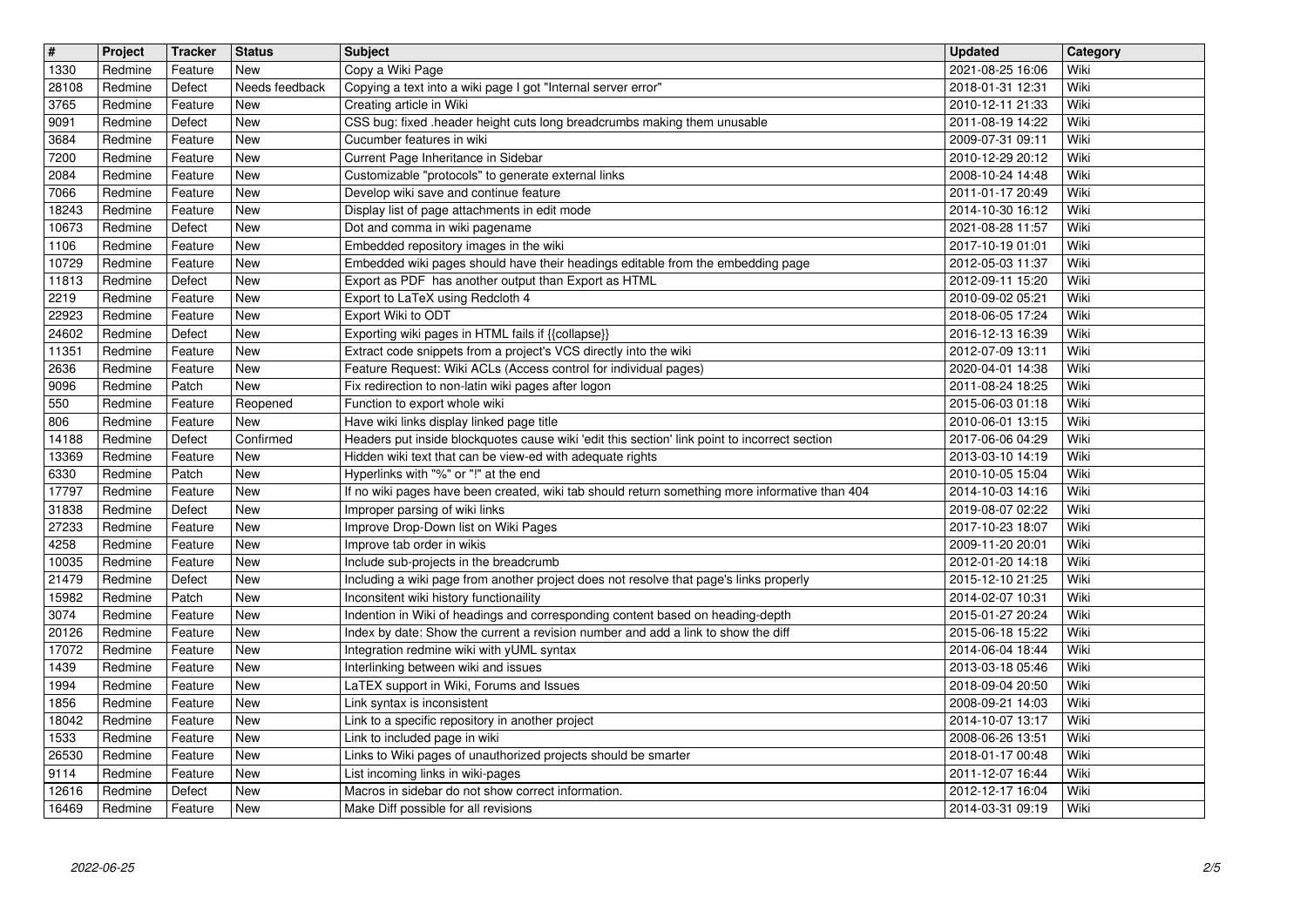| $\sqrt{t}$     | Project            | <b>Tracker</b>     | <b>Status</b> | <b>Subject</b>                                                                                                                                                    | <b>Updated</b>                       | <b>Category</b> |
|----------------|--------------------|--------------------|---------------|-------------------------------------------------------------------------------------------------------------------------------------------------------------------|--------------------------------------|-----------------|
| 6401<br>4717   | Redmine<br>Redmine | Feature<br>Feature | New<br>New    | Make Wiki Redirects editable<br>Make wiki tab link use the actual link that contains the page name.                                                               | 2020-11-09 16:35<br>2010-02-02 15:21 | Wiki<br>Wiki    |
| 1857           | Redmine            | Patch              | New           | Make {{toc}} render as properly nested list + skip support                                                                                                        | 2010-11-06 19:46                     | Wiki            |
| 18656          | Redmine            | Feature            | New           | Markdown links priority                                                                                                                                           | 2014-12-16 15:20                     | Wiki            |
| 36840<br>13294 | Redmine<br>Redmine | Feature<br>Feature | New<br>New    | Migrate Wiki needs an update.<br>More powerful includes                                                                                                           | 2022-03-25 21:01<br>2013-02-26 13:37 | Wiki<br>Wiki    |
| 9601           | Redmine            | Feature            | <b>New</b>    | Multi language wiki                                                                                                                                               | 2020-06-21 18:21                     | Wiki            |
| 31770<br>30165 | Redmine<br>Redmine | Defect<br>Defect   | New<br>New    | New shortcut for in-page wiki links shows link with leading #<br>Non used images in Wiki pages are not easily to identify                                         | 2019-07-22 14:44<br>2018-12-09 18:38 | Wiki<br>Wiki    |
| 21957          | Redmine            | Feature            | New           | Option ignore whitespace in Wiki diff                                                                                                                             | 2016-02-05 05:05                     | Wiki            |
| 4301<br>16252  | Redmine<br>Redmine | Feature<br>Feature | New<br>New    | position Wiki Toc in sidebar<br>Private wiki                                                                                                                      | 2011-08-02 06:59<br>2018-03-31 08:40 | Wiki<br>Wiki    |
| 11697          | Redmine            | Defect             | New           | Problem with Wiki export to PDF / HTML / TXT - 'include' does not includes                                                                                        | 2018-06-07 16:20                     | Wiki            |
| 31550<br>16729 | Redmine<br>Redmine | Defect<br>Feature  | New<br>New    | Project "Version" view's "Wiki page" field is still shown, although "Wiki" module is disabled on the project<br>properties of issue dynamically available in wiki | 2019-12-08 07:34<br>2014-05-01 10:31 | Wiki<br>Wiki    |
| 1226           | Redmine            | Feature            | New           | query results on wiki pages                                                                                                                                       | 2015-02-12 21:16                     | Wiki            |
| 1440<br>29649  | Redmine<br>Redmine | Feature<br>Patch   | New<br>New    | Questions/clarifications<br>Rake task to export wiki to HTML/PDF                                                                                                  | 2008-06-13 12:30<br>2022-06-02 15:25 | Wiki<br>Wiki    |
| 10568          | Redmine            | Feature            | New           | Real-Time Collaborative Editor Wiki                                                                                                                               | 2015-07-14 05:17                     | Wiki            |
| 16996<br>15885 | Redmine<br>Redmine | Feature<br>Defect  | New<br>New    | Reciprocal links (or, "Related wiki pages")<br>Redirection of a wikipage with a %-sign seems to be broken                                                         | 2020-07-15 17:03<br>2014-02-21 13:22 | Wiki<br>Wiki    |
| 1187           | Redmine            | Feature            | New           | Relate a Wiki page to a project module.                                                                                                                           | 2012-01-05 17:50                     | Wiki            |
| 1208           | Redmine            | Feature            | New           | Restructured text support for the wiki                                                                                                                            | 2013-12-19 04:10                     | Wiki            |
| 22958<br>656   | Redmine<br>Redmine | Feature<br>Feature | New<br>New    | RFE: Create new 'include_once' macro that pulls in contents from included page once<br>Roadmap with wiki page                                                     | 2016-06-24 17:21<br>2013-12-17 20:44 | Wiki<br>Wiki    |
| 17093          | Redmine            | Feature            | New           | Roll Based Wiki Permissions                                                                                                                                       | 2014-07-03 06:23                     | Wiki            |
| 2782<br>20435  | Redmine<br>Redmine | Feature<br>Feature | New<br>New    | Save + Continue or AJAX save POST<br>Search wiki in specific languages                                                                                            | 2014-06-25 15:03<br>2015-07-30 01:26 | Wiki<br>Wiki    |
| 17238          | Redmine            | Feature            | New           | Searching parsed wiki content - Cache option for Wiki pages                                                                                                       | 2014-09-26 11:25                     | Wiki            |
| 7749<br>$90\,$ | Redmine<br>Redmine | Feature<br>Feature | New<br>New    | Set the order of sub wiki pages manully on "index by title"<br>Show deleted wiki pages or wiki files on the activity                                              | 2011-03-01 18:35<br>2018-04-18 09:25 | Wiki<br>Wiki    |
| 28947          | Redmine            | Feature            | New           | Show the existing attachments on the wiki editing page                                                                                                            | 2018-06-27 07:57                     | Wiki            |
| 26400<br>18295 | Redmine<br>Redmine | Feature<br>Feature | New<br>New    | Side by side diff view in wiki<br>Soft delete of wiki pages                                                                                                       | 2017-07-10 13:36<br>2018-11-12 13:41 | Wiki<br>Wiki    |
| 9115           | Redmine            | Feature            | New           | special lists of wiki-pages                                                                                                                                       | 2011-08-24 11:43                     | Wiki            |
| 34810          | Redmine            | Defect             | Reopened      | SQL Error with UTF8 character greater or equals                                                                                                                   | 2021-04-20 08:08                     | Wiki            |
| 5103<br>1700   | Redmine<br>Redmine | Feature<br>Patch   | New<br>New    | status "out of date" for wiki pages<br>Support for extra macros to help in move from trac                                                                         | 2010-03-17 16:55<br>2011-12-05 10:20 | Wiki<br>Wiki    |
| 7971           | Redmine            | Feature            | New           | Syntax to create a link that opens a new windows                                                                                                                  | 2011-03-23 20:40                     | Wiki            |
| 3806<br>15826  | Redmine<br>Redmine | Patch<br>Defect    | New<br>New    | Template engine<br>Unable to edit some Wiki pages                                                                                                                 | 2018-01-16 17:13<br>2014-01-08 20:15 | Wiki<br>Wiki    |
| 8928<br>592    | Redmine<br>Redmine | Feature<br>Feature | New<br>New    | Use autocomplete in the wiki rename page to change parent page<br>User Wiki Page                                                                                  | 2011-07-30 10:51<br>2016-05-10 23:04 | Wiki<br>Wiki    |
|                |                    |                    |               |                                                                                                                                                                   |                                      |                 |
|                | 2022-06-25         |                    |               |                                                                                                                                                                   |                                      |                 |
|                |                    |                    |               |                                                                                                                                                                   |                                      |                 |
|                |                    |                    |               |                                                                                                                                                                   |                                      |                 |
|                |                    |                    |               |                                                                                                                                                                   |                                      |                 |
|                |                    |                    |               |                                                                                                                                                                   |                                      |                 |
|                |                    |                    |               |                                                                                                                                                                   |                                      |                 |
|                |                    |                    |               |                                                                                                                                                                   |                                      |                 |
|                |                    |                    |               |                                                                                                                                                                   |                                      |                 |
|                |                    |                    |               |                                                                                                                                                                   |                                      |                 |
|                |                    |                    |               |                                                                                                                                                                   |                                      |                 |
|                |                    |                    |               |                                                                                                                                                                   |                                      |                 |
|                |                    |                    |               |                                                                                                                                                                   |                                      |                 |
|                |                    |                    |               |                                                                                                                                                                   |                                      |                 |
|                |                    |                    |               |                                                                                                                                                                   |                                      |                 |
|                |                    |                    |               |                                                                                                                                                                   |                                      |                 |
|                |                    |                    |               |                                                                                                                                                                   |                                      |                 |
|                |                    |                    |               |                                                                                                                                                                   |                                      |                 |
|                |                    |                    |               |                                                                                                                                                                   |                                      |                 |
|                |                    |                    |               |                                                                                                                                                                   |                                      |                 |
|                |                    |                    |               |                                                                                                                                                                   |                                      |                 |
|                |                    |                    |               |                                                                                                                                                                   |                                      |                 |
|                |                    |                    |               |                                                                                                                                                                   |                                      |                 |
|                |                    |                    |               |                                                                                                                                                                   |                                      |                 |
|                |                    |                    |               |                                                                                                                                                                   |                                      |                 |
|                |                    |                    |               |                                                                                                                                                                   |                                      |                 |
|                |                    |                    |               |                                                                                                                                                                   |                                      |                 |
|                |                    |                    |               |                                                                                                                                                                   |                                      |                 |
|                |                    |                    |               |                                                                                                                                                                   |                                      |                 |
|                |                    |                    |               |                                                                                                                                                                   |                                      |                 |
|                |                    |                    |               |                                                                                                                                                                   |                                      |                 |
|                |                    |                    |               |                                                                                                                                                                   |                                      |                 |
|                |                    |                    |               |                                                                                                                                                                   |                                      |                 |
|                |                    |                    |               |                                                                                                                                                                   |                                      |                 |
|                |                    |                    |               |                                                                                                                                                                   |                                      |                 |
|                |                    |                    |               |                                                                                                                                                                   |                                      |                 |
|                |                    |                    |               |                                                                                                                                                                   |                                      |                 |
|                |                    |                    |               |                                                                                                                                                                   |                                      |                 |
|                |                    |                    |               |                                                                                                                                                                   |                                      |                 |
|                |                    |                    |               |                                                                                                                                                                   |                                      |                 |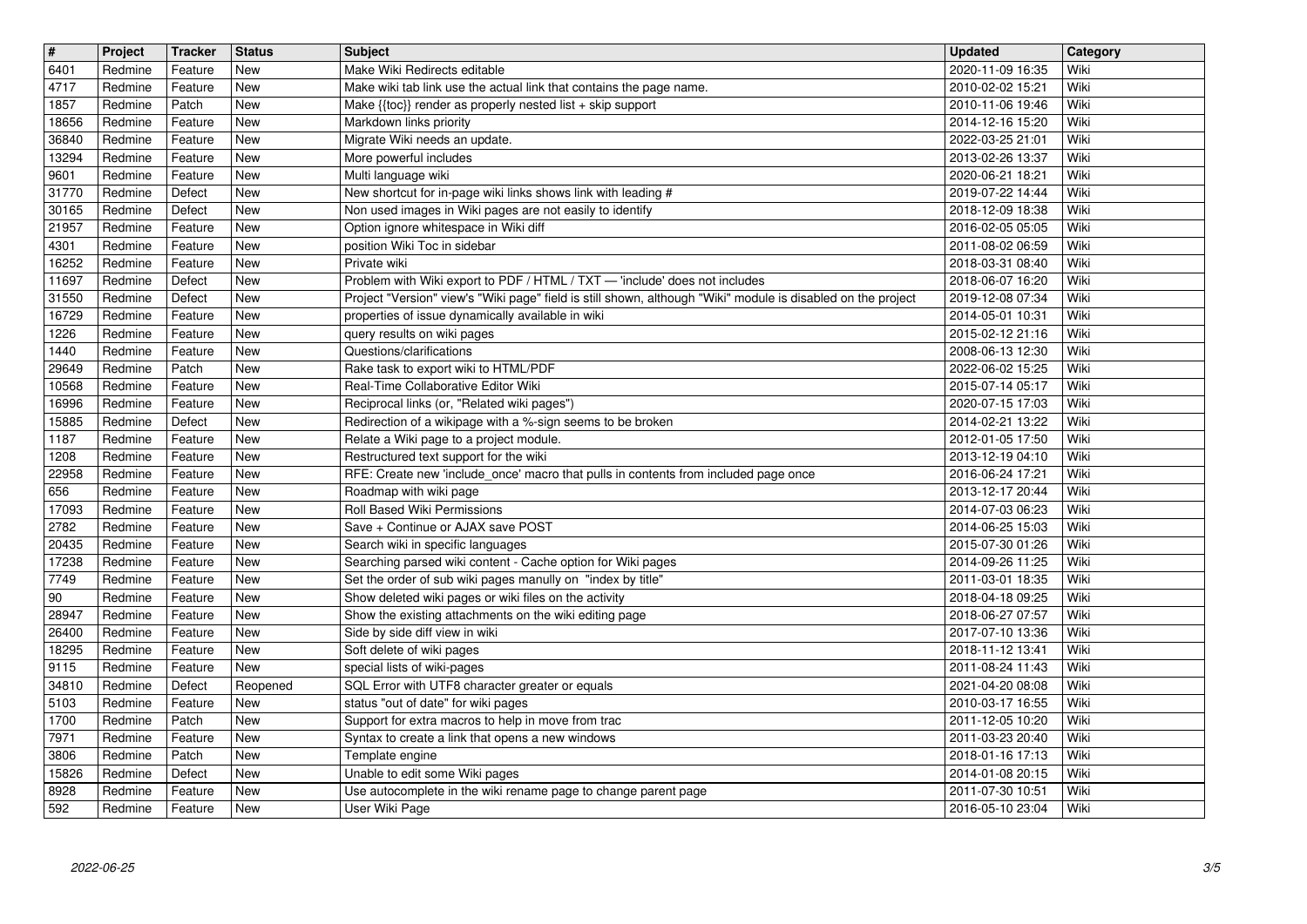| $\boxed{\texttt{#}}$ | Project            | <b>Tracker</b>     | <b>Status</b> | <b>Subject</b>                                                                                                                           | Updated                              | Category                                       |
|----------------------|--------------------|--------------------|---------------|------------------------------------------------------------------------------------------------------------------------------------------|--------------------------------------|------------------------------------------------|
| 1504                 | Redmine            | Feature            | New           | Users should be able to replace a wiki file attachment                                                                                   | 2008-06-19 20:32                     | Wiki                                           |
| 8463                 | Redmine            | Feature            | New           | View Wiki source                                                                                                                         | 2011-05-30 10:55                     | Wiki                                           |
| 3205<br>9482         | Redmine<br>Redmine | Feature<br>Feature | New<br>New    | Wiki "Blocks"<br>Wiki - minor change without notification                                                                                | 2009-04-20 12:20<br>2012-03-08 16:48 | Wiki<br>Wiki                                   |
| 4032                 | Redmine            | Feature            | New           | Wiki attachment history                                                                                                                  | 2009-10-15 09:42                     | Wiki                                           |
| 2698                 | Redmine            | Feature            | New           | Wiki Auto-Save currently editing page                                                                                                    | 2015-01-14 09:50                     | Wiki                                           |
| 5402                 | Redmine            | Feature            | New           | Wiki diff: line by line instead of word by word                                                                                          | 2011-01-05 23:58                     | Wiki                                           |
| 16036<br>14115       | Redmine<br>Redmine | Defect             | New<br>New    | wiki edit pencil links are sometimes missing, throwing off the other pencil edit links                                                   | 2017-06-08 22:19<br>2014-04-24 14:19 | Wiki<br>Wiki                                   |
| 16324                | Redmine            | Feature<br>Feature | New           | Wiki enhancements: parent page and ajax<br>Wiki export as docx file.                                                                     | 2016-05-31 10:53                     | Wiki                                           |
| 4544                 | Redmine            | Defect             | New           | Wiki exported HTML has different CSS formatting to the original                                                                          | 2016-03-31 12:03                     | Wiki                                           |
| 20356                | Redmine            | Defect             | New           | Wiki gets destroyed after rename                                                                                                         | 2015-09-07 08:23                     | Wiki                                           |
| 26303                | Redmine            | Feature            | New           | Wiki include macro: add icons for editing and viewing an included wiki page                                                              | 2017-06-29 13:54                     | Wiki                                           |
| 3547<br>4372         | Redmine<br>Redmine | Feature<br>Feature | New<br>New    | Wiki include macro: add ability to include single section<br>Wiki include macro: Include specific revision                               | 2019-02-12 11:06<br>2015-10-23 15:20 | Wiki<br>Wiki                                   |
| 12875                | Redmine            | Feature            | New           | Wiki links to Overview/Activity/Roadmap/Issues/Documents/Files/News/Forums/etc of a particular project                                   | 2013-01-20 21:34                     | Wiki                                           |
| 9733                 | Redmine            | Feature            | New           | WIKI macro to insert database query result as wiki table                                                                                 | 2011-12-13 10:47                     | Wiki                                           |
| 9315                 | Redmine            | Feature            | <b>New</b>    | Wiki Page as MS OneNote                                                                                                                  | 2011-09-24 16:56                     | Wiki<br>Wiki                                   |
| 3274<br>16323        | Redmine<br>Redmine | Patch<br>Feature   | New<br>New    | Wiki Page Categories<br>Wiki Page Export as md file.                                                                                     | 2010-10-25 17:02<br>2014-03-12 07:53 | Wiki                                           |
| 10407                | Redmine            | Feature            | New           | Wiki page has a tree weight                                                                                                              | 2012-03-08 17:11                     | Wiki                                           |
| 29048                | Redmine            | Feature            | New           | Wiki page permission level                                                                                                               | 2018-06-22 17:19                     | Wiki                                           |
| 11978<br>32381       | Redmine<br>Redmine | Feature<br>Patch   | New<br>New    | Wiki pages for groups or wiki pages section with separate ACL<br>Wiki preview : manage dynamic content                                   | 2012-09-28 03:03<br>2019-10-31 18:04 | Wiki<br>Wiki                                   |
| 1075                 | Redmine            | Feature            | New           | Wiki shared across sub-projects                                                                                                          | 2011-03-15 22:53                     | Wiki                                           |
| 3027                 | Redmine            | Defect             | New           | Wiki start page shouldn't be capitalized automatically                                                                                   | 2013-02-06 10:34                     | Wiki                                           |
| 6989                 | Redmine            | Feature            | <b>New</b>    | Wiki template for version wiki pages                                                                                                     | 2010-11-26 17:21                     | Wiki                                           |
| 2674<br>10406        | Redmine<br>Redmine | Feature<br>Feature | New<br>New    | wiki templates<br>Wiki tree bulk edit                                                                                                    | 2021-08-25 16:01<br>2012-03-08 17:35 | Wiki<br>Wiki                                   |
| 17511                | Redmine            | Defect             | New           | Wiki URL 404 when using markdown                                                                                                         | 2014-08-24 00:04                     | Wiki                                           |
| 12051                | Redmine            | Feature            | New           | Wiki variables                                                                                                                           | 2012-10-12 23:13                     | Wiki                                           |
| 3749                 | Redmine            | Patch              | New           | Wiki. TOC. The standardised anchors and admissible "fragment" part of URI.                                                               | 2009-08-18 01:10                     | Wiki                                           |
| 4062                 | Redmine            | Feature            | New           | Wiki: Feature request:Auto-replace text with another user-defined                                                                        | 2012-07-06 21:02                     | Wiki                                           |
| 480<br>18825         | Redmine<br>Redmine | Feature<br>Defect  | New<br>New    | Wiki: Support categories tagging and autolisting<br>WikiPage object miss included pages attachments                                      | 2012-12-05 03:02<br>2015-01-13 14:39 | Wiki<br>Wiki                                   |
| 32246                | Redmine            | Defect             | <b>New</b>    | [Redmine API] functionality to export whole wiki                                                                                         | 2019-10-13 22:01                     | Wiki                                           |
| 31769                | Redmine            | Defect             | New           | $\{\{\textsf{toc}\}\}\$ in $\{\{\textsf{include}()\}\}$                                                                                  | 2019-07-22 11:48                     | Wiki                                           |
| 13559                | Redmine            | Defect             | New           | {{toc}} remains when exporting wiki page to text                                                                                         | 2016-01-20 13:25                     | Wiki                                           |
| 23037<br>8362        | Redmine<br>Redmine | Defect<br>Feature  | New<br>New    | 500 error when posting on the forums<br>Activate Redmine (this websites) Gantt Chart                                                     | 2019-05-23 09:47<br>2014-04-22 12:12 | Website (redmine.org)<br>Website (redmine.org) |
| 33210                | Redmine            | Feature            | Resolved      | Add "Filters" category to redmine.org                                                                                                    | 2020-04-21 11:42                     | Website (redmine.org)                          |
| 9828<br>6945         | Redmine<br>Redmine | Feature<br>Feature | New<br>New    | Add a hint about reproducing a bug in the online demo<br>Add a voting system to help users help admins identify popular features/defects | 2011-12-16 14:25<br>2017-01-27 22:02 | Website (redmine.org)<br>Website (redmine.org) |
|                      |                    |                    |               |                                                                                                                                          |                                      |                                                |
|                      |                    |                    |               |                                                                                                                                          |                                      |                                                |
|                      |                    |                    |               |                                                                                                                                          |                                      |                                                |
|                      |                    |                    |               |                                                                                                                                          |                                      |                                                |
|                      |                    |                    |               |                                                                                                                                          |                                      |                                                |
|                      |                    |                    |               |                                                                                                                                          |                                      |                                                |
|                      |                    |                    |               |                                                                                                                                          |                                      |                                                |
|                      |                    |                    |               |                                                                                                                                          |                                      |                                                |
|                      |                    |                    |               |                                                                                                                                          |                                      |                                                |
|                      |                    |                    |               |                                                                                                                                          |                                      |                                                |
|                      |                    |                    |               |                                                                                                                                          |                                      |                                                |
|                      |                    |                    |               |                                                                                                                                          |                                      |                                                |
|                      |                    |                    |               |                                                                                                                                          |                                      |                                                |
|                      |                    |                    |               |                                                                                                                                          |                                      |                                                |
|                      |                    |                    |               |                                                                                                                                          |                                      |                                                |